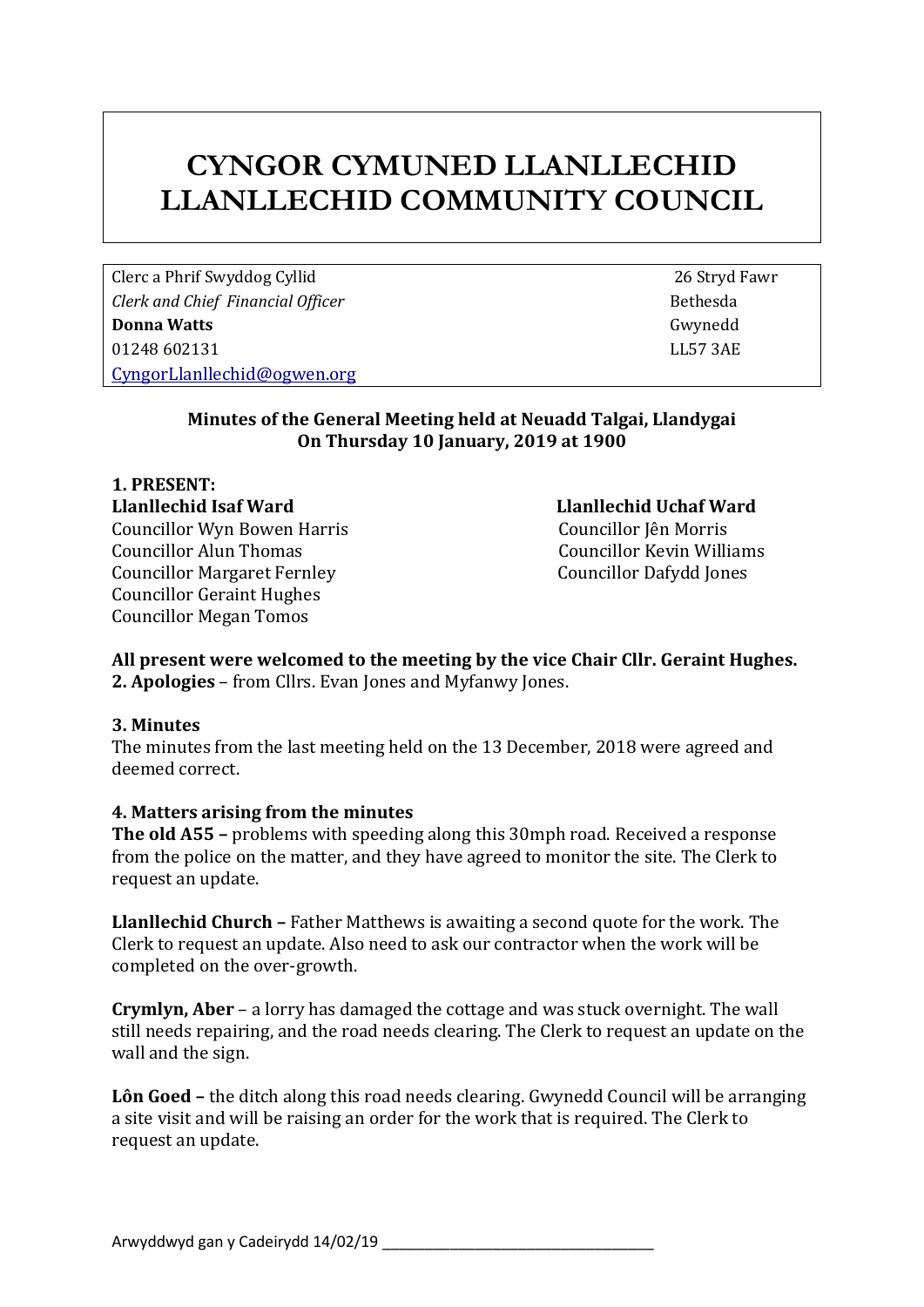**Hedges along Coetmor Road –** hedges along this road near the cemetary need cutting. Gwynedd Council will be contacting the land owners regarding any over-growth. The Clerk to request an update.

**Airfields of Britain ConservationTrust** – the rememberance plaque has arrived Glanmôr farm. The Clerk to request prices for installation. It was agreed that an official opening and celebration will be arranged with the local schools in the Spring.

**Allt Ty'n Hendre –** large pothole on the road, concerns that someone could drive in to the ditch when avoiding the hole. The work has been completed by Gwynedd Council.

**Road from Llanllechid leading to Bronydd Isaf – large potholes and lots of mud along** this road. The potholes have been filled.

**Road near Wern Bach** – a pothole has appeared along this road again. The pothole is still there, the Clerk to request an update from Gwynedd Council.

**Meeting to discuss Broadband in the area** – Cllr. Wyn Bowen Harris has attended the meeting that was arranged by Sian Gwenllian to discuss the lack of broadband in the area. All have provided their postcode as further evidence for BT Openreach.

## **5. Payments**

The following payments were authorised: Ysgol Dyffryn Ogwen - Rugby Officer £100.00

# **6. Correspondence**

**Submitted – email from** Simon Roberts, Assistant Engineer, Gwynedd Council – enquiring whether the Council have any objections to use part of the playing field as a holi os oedd gan y Cyngor unrhyw wrthwynebiad i ddefnyddio darn o'r cae chwarae fel ardal gwanhau? Hefyd fyddai modd cael caniatad i wneud profion ar fandylledd yr ardal yma? Penderfynwyd nad oedd gan y Cyngor wrthwynebiad, mewn egwyddor. Ond angen trefnu cyfarfod ar y safle gyda'r swyddog a cynrychiolaeth o'r Cyngor Cymuned i drafod yn iawn.

**Submitted** – email from I Hughes Morris requesting grazing rights on the mountain. The Clerk to request more information.

**Submitted** – email from Cllr. Geraint Hughes. A picture of a defibrillator that has been installed on a Chapel in the middle of Pen Llyn. A quote was recieved for the purchase and installation of the equipment, approximately £1400 + VAT. It was decided that the Clerk would enquire if iyt would be possible to place it on the Jerusalem Chapel. Traininf sessions from Mantell Gwynedd were discussed.

# **7. Reports from representatives**

**Partneriaeth Ogwen-** it was reported that the 'Aelwyd' exhibition with Sian Owen is currently at the Dyffryn Ogwen Community Librar, and that a slat carvings workshop will be held this Saturday.

# **8. Finance Report**

The figures at the end of December 2018 were reported. The report was agreed and accepted.